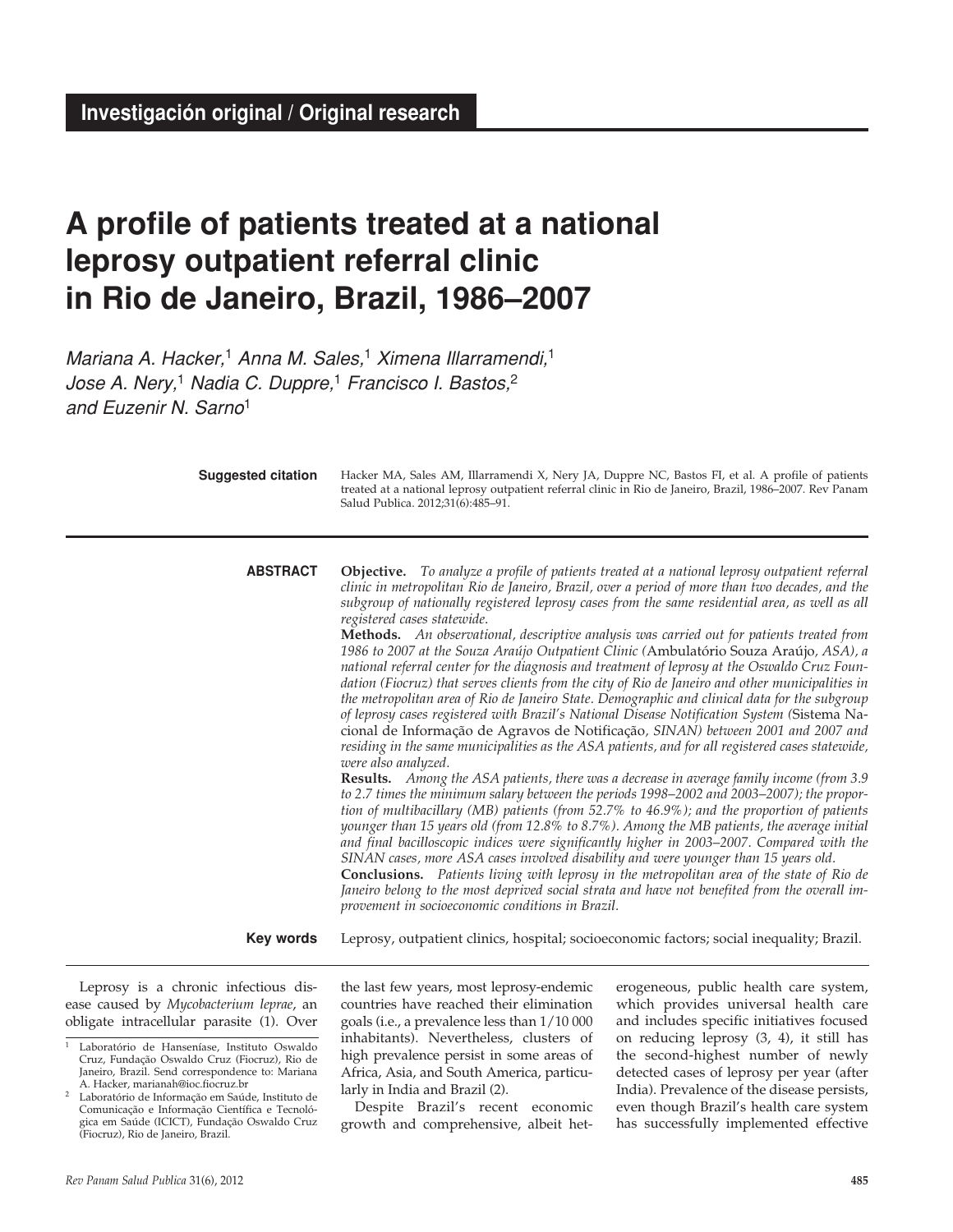solutions to other more complex and costly problems such as HIV/AIDS (5).

In 2008, the leprosy prevalence rate in Brazil was 20.56 cases per 100 000 inhabitants, with 38 992 new cases reported that year. Prevalence varies widely across the country, with higher rates reported in the North, Northeast, and Central-West regions versus the more economically prosperous South and Southeast regions (6, 7). However, even in the most developed part of the country—the Southeast (8)—leprosy persists in underserved areas such as *favelas* (slums). For example, in 2008, the highly industrialized southeastern state of Rio de Janeiro had a prevalence rate of 11.84/100 000 inhabitants (7).

Brazil's National Leprosy Program was created in 1992. As per the World Health Organization (WHO) multidrug therapy (MDT) protocol (9) established in 1982, a minimum of two years of treatment was recommended for multibacillary (MB) patients. Prior to the introduction of the WHO protocol, the recommended treatment was continual treatment until a negative bacilloscopy was obtained. However, the long duration of the former treatment strategy had become an obstacle to its success. In 1997, WHO revised its protocol for treatment of MB patients (10) by reducing the number of recommended doses of MDT from 24 to 12 over an 18-month period (11).

According to reports published by Brazil's Ministry of Health and WHO, Brazil's adoption of these new procedures has contributed to earlier diagnosis and reduced incidence of both MB leprosy and cases with disabilities (12, 13). Nonetheless, leprosy prevalence continues to persist in underserved areas.

The current study analyzed 1) the profile of patients treated at Souza Araújo Outpatient Clinic (*Ambulatório Souza Araújo*, ASA), a national referral center for the diagnosis and treatment of leprosy that serves clients from the city of Rio de Janeiro and other municipalities in the metropolitan area of Rio de Janeiro State, and 2) clinical and demographic data for the subgroup of nationally registered leprosy cases from the same municipalities as the ASA patients, and for all registered cases statewide, retrieved from the Ministry of Health's National Disease Notification System (*Sistema de Informação de Agravos de Notificação*, SINAN).

## **MATERIALS AND METHODS**

#### **Study site**

An observational, descriptive analysis was carried out using data for 1) leprosy patients treated and followed up at the ASA from 1986 to 2007, and 2) all leprosy patients registered with SINAN between 2001 and 2007 and living in the same municipalities as the ASA patient sample ("co-resident cities") versus all registered cases statewide. The ASA is a main referral center for leprosy patients. Referral centers are an important source of data for discerning new trends in epidemics and the associated consequences because they concentrate a large number of patients (especially those with serious medical conditions) who are referred by a network of health units (14). The majority of ASA patients (~70%) are referred from other health care services, while about 6% come to the center seeking help of their own accord, about 16% are identified through a disease surveillance program conducted among leprosy patient contacts, and about 8% have other forms of detection. After leprosy is confirmed via clinical, histopathological, and bacteriological tests, the patients are treated and followed up. Since 1986, all socioeconomic, clinical, and laboratory data related to ASA patients have been routinely recorded.

### **Study period**

The clinical course, treatment regimen, and incubation period for leprosy can be quite lengthy. To allow for more accurate study of the disease, the study period was divided into four segments: 1986–1992, 1993–1997, 1998–2002, and 2003–2007. The first segment corresponded to the period following Brazil's implementation of the standard MDT protocol (9). The second segment corresponded to the period following the introduction of WHO's policy advocating suspension of MDT in multibacillary patients after two years of treatment, regardless of the patient's bacilloscopic index (BI) (15). The third segment corresponded to the period following implementation of the revised WHO protocol that reduced the number of doses from 24 to 12 (10, 11). The last segment corresponded to the period following the Brazilian government's reaffirmation and strengthening of its commitment to

eliminate leprosy, at the Second Meeting of the Global Alliance for the Elimination of Leprosy (GAEL) (Brasilia, 29–31 January 2002), where the country also assumed the GAEL presidency (16).

## **Study classifications and statistical analysis**

As per the criteria of Ridley and Jopling (17), the current study divided patients into two polar groups on the immunological spectrum (tuberculoid leprosy [TT] and lepromatous leprosy [LL]), and three intermediate disease types (borderline-tuberculoid [BT] leprosy, borderline-borderline [BB] leprosy, and borderline-lepromatous [BL] leprosy).

Patient examinations were carried out by the ASA, which, as of 1998, has also housed a neurological clinic specializing in the diagnosis and management of pure neural leprosy (PNL). Laboratory techniques used by the clinic include electrophysiological assays, nerve biopsy examinations, and polymerase chain reaction (PCR) detection of *M. leprae*. PNL is characterized by sensory changes and an absence of skin lesions (18).

In the current study, skin specimens were collected for bacteriological examination and the determination of the BI using a WHO-approved technique (19). The BI was measured at diagnosis and after treatment. Patients with positive BIs were classified as "MB" and those with negative BIs were classified as "PB" (paucibacillary). The disability grade<sup>3</sup> was evaluated at the time of diagnosis and after treatment. The data for the ASA patients were analyzed by comparing socioeconomic and disease characteristics over time.

Chi-squared tests for linear trends and analysis of variance (ANOVA) were used to investigate differences between the data from the different study segments. The statistical significance level was set at 5%.

The data for all leprosy cases registered in the state of Rio de Janeiro (available only from 2001 onward) were retrieved from the SINAN database (www. datasus.gov.br) and additional analyses were conducted to describe the available

<sup>&</sup>lt;sup>3</sup> Based on 1988 World Health Organization disability grading scale (0, "no impairments"; 1, "leprosy-related impairment but visual acuity  $\geq 6/60$  (eyes)" and "sensory impairment" (hands and feet); 2, "visual acuity < 6/60, laghophthalmos" and "visible deformities" (hands and feet)).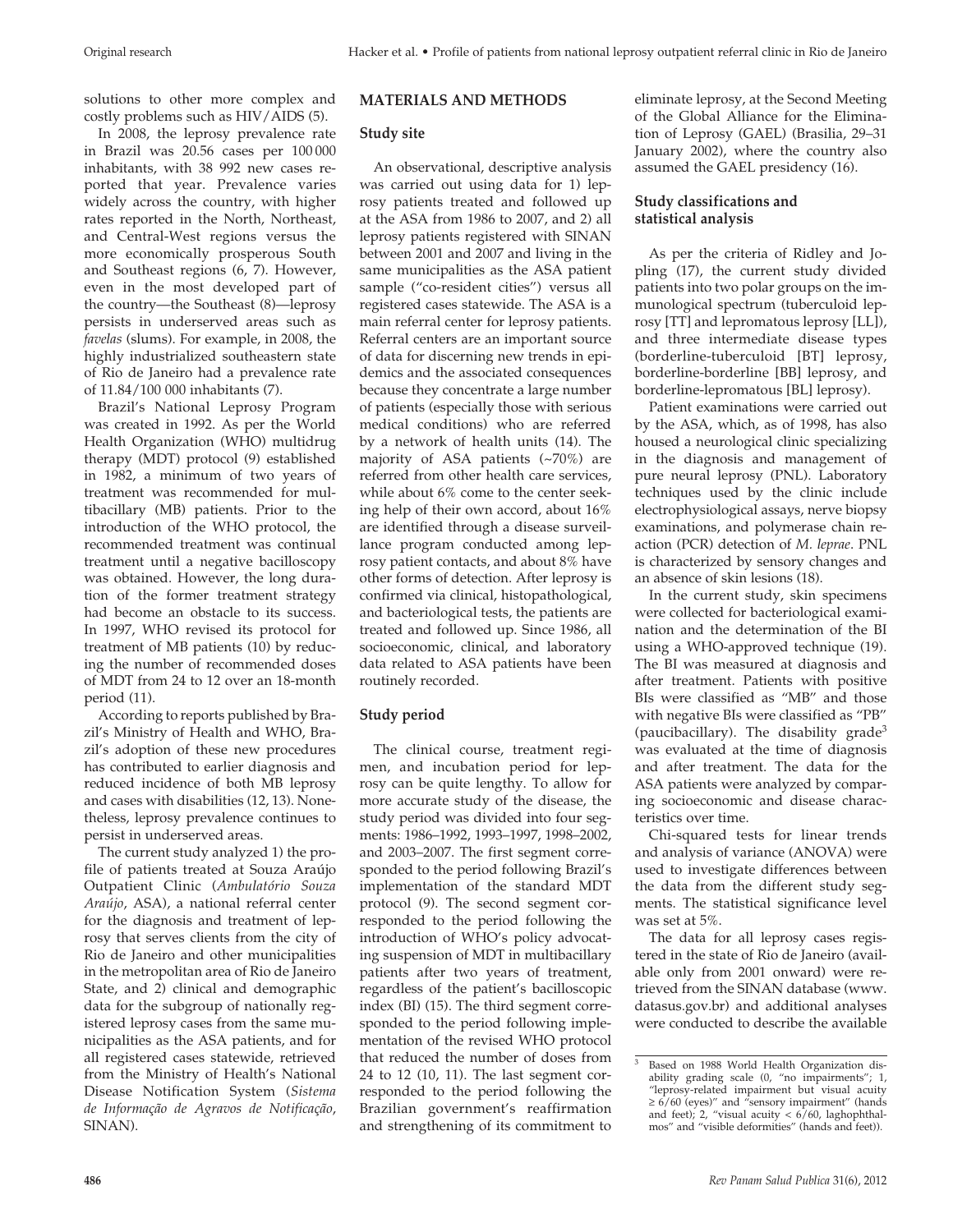demographic and clinical characteristics of patients who resided in the co-resident cities and those registered statewide.

The Ethics Committee of the Oswaldo Cruz Foundation (Fiocruz) approved the use of the study data for research and publication.

#### **RESULTS**

#### **ASA socio-demographic, clinical, and laboratory data**

From 1986–2007, 2 213 patients were treated at the ASA (Table 1). There was a slight predominance of males in all of the study segments (varying from 56.3% to 58.6%). Gender distribution was not statistically different across the study period  $(P = 0.241)$ . The proportion of patients 15 years or younger significantly decreased over time, especially during the last three study segments (varying from  $14.3\%$  to  $8.7\%$ ;  $P = 0.034$ ). Of all cases studied across the entire study period, 50.0% to 55.8% were white (*P* = 0.367), 31.3% to 37.0% were multiracial ( $P = 0.463$ ), and 10.4% to 15.5% were black  $(P = 0.019)$ .

Most ASA patients had received eight years or less of formal education. Average family income (in minimum salary minimum living income necessary for a worker to meet basic needs, periodically adjusted according to inflation) decreased from 3.9 to 2.7 (number of times minimum salary) between the periods 1998–2002 and 2003–2007.

A significant difference was observed between the operational classifications of leprosy described above. The proportion of MB patients decreased from 52.7% and 54.7% in the first and second study segments respectively to 42.5% and 46.9% in the third and fourth study segments respectively  $(P = 0.001)$ . The proportion of BL patients decreased from 23% in the first study segment to 18.8%, 14.9%, and 15.5%, in the second, third, and final study segments respectively  $(P < 0.001)$ . The BT classification was the most prevalent, comprising 31.8% of cases in the first study segment, 34.0% in the second segment, 34.8% in the third segment, and 35.4% in the fourth segment  $(P = 0.534)$ . A substantial increase was observed in the clinical form of PNL, from 0.7% and 2.7% in the first and second study segments respectively to 11.0% and 9.1% in the third and fourth study segments respectively (*P* < 0.001).

**TABLE 1. Socio-demographic and clinical characteristics of leprosy patients treated at the Souza Araújo Outpatient Clinic (ASA), Rio de Janeiro, Brazil, 1986–2007**

|                                                     | No. (%) <sup>a</sup> |             |             |             |         |  |
|-----------------------------------------------------|----------------------|-------------|-------------|-------------|---------|--|
|                                                     | 1986-1992            | 1993-1997   | 1998-2002   | 2003-2007   |         |  |
| Variable                                            | $(n = 882)$          | $(n = 448)$ | $(n = 538)$ | $(n = 345)$ | P       |  |
| Gender                                              |                      |             |             |             |         |  |
| Female                                              | 336 (41.5)           | 186 (41.5)  | 235 (43.7)  | 143 (41.4)  | 0.241   |  |
| Male                                                | 516 (58.5)           | 262 (58.5)  | 303 (56.3)  | 202 (58.6)  |         |  |
| Total                                               | 852                  | 448         | 538         | 345         |         |  |
| Age                                                 |                      |             |             |             |         |  |
| < 15 years                                          | 113 (12.8)           | 64 (14.3)   | 58 (10.8)   | 30(8.7)     | 0.034   |  |
| $\geq$ 15 years                                     | 769 (87.2)           | 348 (85.7)  | 478 (89.2)  | 314 (91.3)  |         |  |
| Total                                               | 882                  | 412         | 536         | 344         |         |  |
| Race                                                |                      |             |             |             |         |  |
| White                                               | 466 (53.2)           | 220 (50.0)  | 297 (55.8)  | 186 (54.7)  | 0.367   |  |
| Multiracial                                         | 274 (31.3)           | 163 (37.0)  | 180 (33.8)  | 112 (32.9)  | 0.463   |  |
| <b>Black</b>                                        | 136 (15.5)           | 57 (13.0)   | 55 (10.4)   | 42 (12.4)   | 0.019   |  |
| Total                                               | 876                  | 440         | 532         | 340         |         |  |
| Presence of sanitation                              | $-^{\mathsf{b}}$     |             | 504 (97.9)  | 333 (100)   |         |  |
| Total                                               |                      |             | 515         | 333         |         |  |
| Masonry housing                                     |                      |             | 511 (98.6)  | 333 (100)   |         |  |
| Total                                               |                      |             | 518         | 333         |         |  |
| Education                                           |                      |             |             |             |         |  |
| Illiterate                                          |                      |             | 35 (6.6)    | 17(5.1)     | 0.352   |  |
| $\leq$ 8 years                                      |                      |             | 361 (68.1)  | 243 (72.3)  | 0.189   |  |
| > 8 years                                           |                      |             | 134 (25.3)  | 76 (22.6)   | 0.373   |  |
| Total                                               |                      |             | 530         | 336         |         |  |
| Operational disease classification                  |                      |             |             |             |         |  |
| Multibacillary (MB)                                 | 462 (52.7)           | 245 (54.7)  | 228 (42.5)  | 161 (46.9)  | 0.001   |  |
| Paucibacillary (PB)                                 | 415 (47.3)           | 203 (45.3)  | 309 (57.5)  | 182 (53.1)  |         |  |
| Total                                               | 877                  | 448         | 537         | 343         |         |  |
| Clinical disease form                               |                      |             |             |             |         |  |
| Lepromatous leprosy (LL)                            | 166 (18.9)           | 81 (18.1)   | 79 (14.7)   | 83 (24.3)   | 0.450   |  |
| Borderline-lepromatous (BL)                         | 202 (23.0)           | 84 (18.8)   | 80 (14.9)   | 53 (15.5)   | < 0.001 |  |
| Borderline-borderline (BB)                          | 92 (10.5)            | 78 (17.4)   | 68 (12.7)   | 24 (7.0)    | < 0.001 |  |
| Borderline-tuberculoid (BT)                         | 279 (31.8)           | 152 (34.0)  | 187 (34.8)  | 121 (35.4)  | 0.534   |  |
| Tuberculoid leprosy (TT)                            | 9(1.0)               | 22 (4.9)    | 19(3.5)     | 8(2.3)      | < 0.001 |  |
| Indeterminate (I)                                   | 124 (14.1)           | 18(4.0)     | 45 (8.4)    | 22(6.4)     | < 0.001 |  |
| Pure neural leprosy (PNL)                           | 6(0.7)               | 12 (2.7)    | 59 (11.0)   | 31 (9.1)    | < 0.001 |  |
| Total                                               | 878                  | 447         | 537         | 342         |         |  |
| Pre-treatment disability grade <sup>c</sup>         |                      |             |             |             |         |  |
| 0                                                   | 496 (59.8)           | 305 (70.3)  | 341 (64.1)  | 226 (67.5)  | 0.018   |  |
| 1                                                   | 183 (22.0)           | 68 (15.7)   | 81 (15.2)   | 68 (20.3)   | 0.074   |  |
| $\overline{2}$                                      | 151 (18.2)           | 61 (14.0)   | 110 (20.7)  | 41 (12.2)   | 0.247   |  |
| Total                                               | 830                  | 434         | 532         | 335         |         |  |
| Post-treatment disability grade                     |                      |             |             |             |         |  |
| 0                                                   | 459 (66.2)           | 259 (70.0)  | 288(68.7)   | 147(66.2)   | 0.218   |  |
| 1                                                   | 133 (19.2)           | 61 (16.5)   | 74 (17.7)   | 51 (23.0)   |         |  |
| $\overline{c}$                                      | 101 (14.6)           | 50 (13.5)   | 57 (13.6)   | 24 (10.8)   |         |  |
| Total                                               | 693                  | 370         | 419         | 222         |         |  |
| Treatment dropout                                   | 57 (6.5)             | 15(3.3)     | 19(3.5)     | 8(2.3)      | 0.001   |  |
| Total                                               | 882                  | 448         | 538         | 345         |         |  |
| Family income <sup>d</sup> (mean; SD <sup>e</sup> ) |                      |             | (3.9; 4.9)  | (2.7; 3.1)  | < 0.001 |  |
| Total                                               |                      |             | 491         | 294         |         |  |
| Pre-treatment Bl <sup>f</sup> (mean; SD)            | (2.7; 1.2)           | (2.7; 1.5)  | (2.2; 1.4)  | (3.3; 1.3)  | < 0.001 |  |
| Total                                               | 379                  | 229         | 224         | 156         |         |  |
| Post-treatment BI (mean; SD)                        | (1.1; 1.2)           | (1.4; 1.4)  | (1.7; 1.5)  | (2.6; 1.5)  | < 0.001 |  |
| Total                                               | 365                  | 209         | 173         | 74          |         |  |

<sup>a</sup> Number and percentage of valid cases (based on availability of data).

**b** Data not available.

<sup>c</sup> At diagnosis; based on 1988 World Health Organization disability grading scale (0, "no impairments"; 1, "leprosy-related impairment but visual acuity ≥ 6/60 (eyes)" and "sensory impairment" (hands and feet); 2, "visual acuity < 6/60, laghophthalmos" and "visible deformities" (hands and feet)).

<sup>d</sup> Number of times minimum salary.

<sup>e</sup> SD: standard deviation.

<sup>f</sup> BI: bacilloscopic index among MB patients.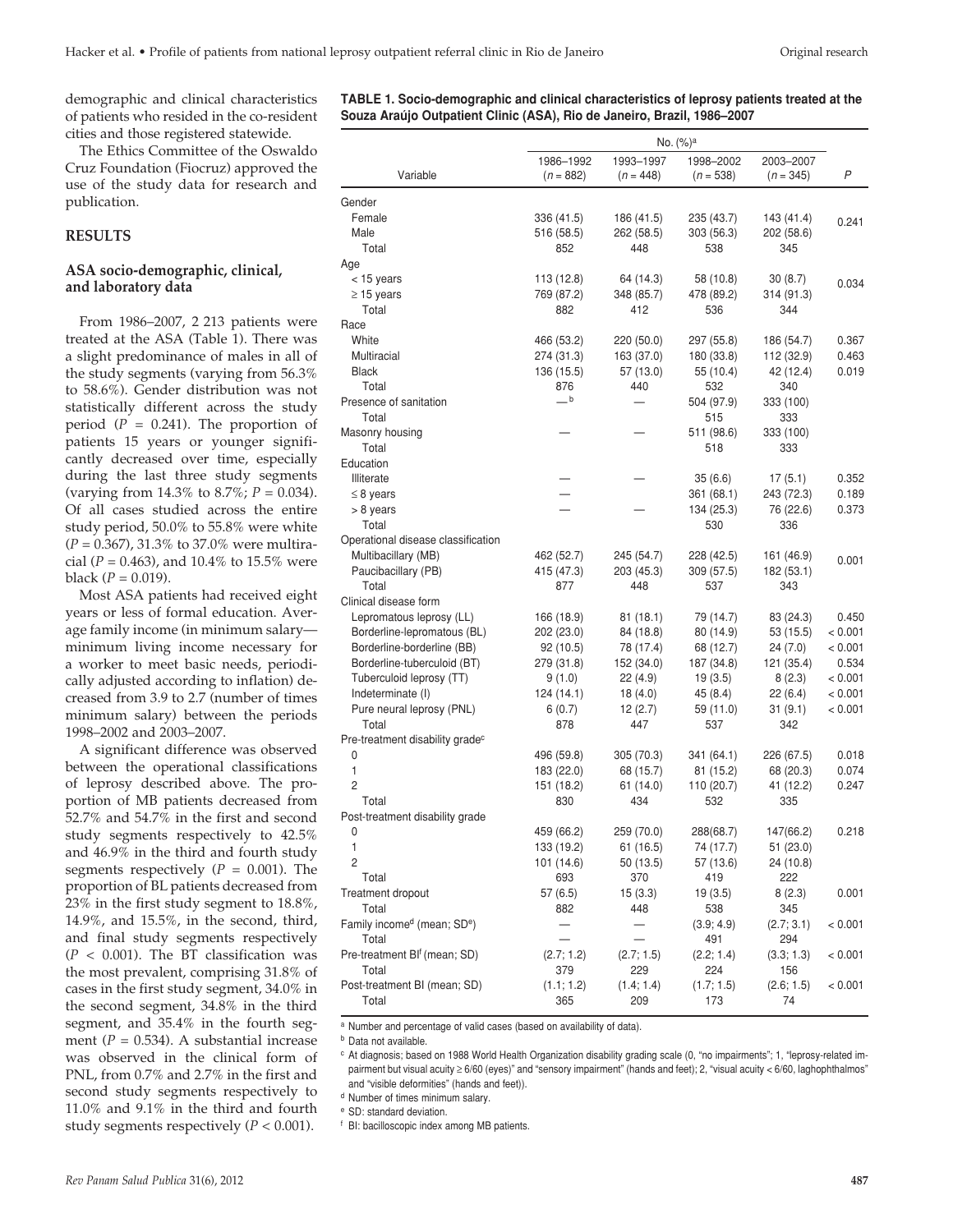There was significant variation in the pre-treatment disability grade across the four study segments. In the first segment, 59.8% of the patients had grades of zero, versus 70.3% in the second segment, 64.1% in the third segment, and 67.5% in the fourth segment ( $P = 0.018$ ). A sizable percentage of the patients (varying from 17.4% to 35.6%) were not evaluated for post-treatment disability. For those that were, no statistically significant differences were found across the four study segments.

Among the MB patients, the average BIs at diagnosis and after treatment were significantly higher in the last study segment versus the first three study segments. However, in the last segment there was a high proportion of missing data (25.2%) for the post-treatment BI, which compromised further comparisons. Across the entire study period there was a significant decrease (from 6.5% to 2.3%;  $P = 0.001$ ) in dropout rates (discontinuation of treatment).

#### **SINAN demographic and clinical data**

From 2001 to 2007, among the cases of leprosy registered in the SINAN database and residing in the same Rio de Janeiro metropolitan area cities as the ASA patients ("co-resident cities")  $(n = 12, 804)$ and all SINAN-registered cases from Rio de Janeiro State (*n* = 22 086), the proportion diagnosed as having no disability (a grade of "0") at diagnosis ("pre-treatment") decreased from 77.5% to 72.5% and from 75.5% to 71.1% respectively over the study period (Table 2).

The same trend was observed for the post-treatment disability grade, which decreased from 80.8% to 75.5% in the coresident cities and from 78.7% to 74.8% statewide over the same period (2001– 2007). The proportion of cases diagnosed with grade 1 disability pre-treatment increased from 14.3% to 19.2% in the coresident cities and from 16.5% to 20.6% statewide over the study period. A lesspronounced increase was observed in the proportion of cases with grade 1 disability post-treatment (from 13.0% to 16.8% in the cases from the co-resident cities and from 15.1% to 17.5% statewide). The proportions of cases evaluated as grade 2 disability before and after treatment remained similar over time but were smaller overall post-treatment. As mentioned above, a high percentage of cases (varying from 31.1% to 41.2%)

**TABLE 2. Demographic and clinical characteristics of all SINANa-registered leprosy cases statewide versus those in "co-resident cities,"b Rio de Janeiro State, Brazil, 2001–2007**

|                                                        | No. (%) <sup>c</sup>                                            |                                                                   |                                                            |                                                              |  |  |
|--------------------------------------------------------|-----------------------------------------------------------------|-------------------------------------------------------------------|------------------------------------------------------------|--------------------------------------------------------------|--|--|
|                                                        |                                                                 | Rio de Janeiro State                                              | Co-resident cities                                         |                                                              |  |  |
| Variable                                               | 2001-2002<br>$(n = 6 874)$                                      | 2003-2007<br>$(n = 15212)$                                        | 2001-2002<br>$(n = 4 118)$                                 | 2003-2007<br>$(n = 866)$                                     |  |  |
| Gender                                                 |                                                                 |                                                                   |                                                            |                                                              |  |  |
| Female<br>Male<br>Total                                | 3 480 (50.6)<br>3 392 (49.4)<br>6872                            | 7 776 (48.9)<br>7 433 (51.1)<br>15 209                            | 2105(51.1)<br>2 012 (48.9)<br>4 1 7 7                      | 4 313 (49.7)<br>4 372 (50.3)<br>8685                         |  |  |
| Age                                                    |                                                                 |                                                                   |                                                            |                                                              |  |  |
| $<$ 15 years<br>$\leq$ 15 years<br>Total               | 420(6.1)<br>6 454 (93.9)<br>6874                                | 949(6.2)<br>14 263 (93.8)<br>15 21 2                              | 236(5.7)<br>3 882 (94.3)<br>4 1 1 8                        | 532(6.1)<br>8 154 (93.9)<br>8686                             |  |  |
| Operational disease classification                     |                                                                 |                                                                   |                                                            |                                                              |  |  |
| Multibacillary (MB)<br>Paucibacillary (PB)<br>Total    | 3 549 (51.9)<br>3288(48.1)<br>6837                              | 8 008 (52.9)<br>7 121 (47.1)<br>15 129                            | 2029(50.6)<br>2 078 (49.4)<br>4 107                        | 4 447 (51.4)<br>4 212 (48.6)<br>8659                         |  |  |
| Pre-treatment disability grade <sup>d</sup>            |                                                                 |                                                                   |                                                            |                                                              |  |  |
| 0<br>$\mathbf{1}$<br>$\overline{2}$<br>Total           | 4 443 (75.5)<br>974 (16.5)<br>471 (8.0)<br>5888                 | 9680(71.1)<br>2 801 (20.6)<br>1133(8.3)<br>13614                  | 2 754 (77.5)<br>509 (14.3)<br>290(8.2)<br>3 5 5 3          | 5 710 (72.5)<br>1 510 (19.2)<br>654 (8.3)<br>7874            |  |  |
| Post-treatment disability grade                        |                                                                 |                                                                   |                                                            |                                                              |  |  |
| 0<br>1<br>$\overline{2}$<br>Total<br>Treatment dropout | 3 182 (78.7)<br>608 (15.1)<br>251 (6.2)<br>4 0 4 1<br>461 (6.7) | 7 056 (74.8)<br>1 652 (17.5)<br>719 (7.6)<br>9 4 2 7<br>786 (5.2) | 2 105 (80.8)<br>340 (13.0)<br>161(6.2)<br>2606<br>279(6.8) | 4 517 (75.5)<br>1005(16.8)<br>458 (7.7)<br>5980<br>490 (5.6) |  |  |
| Total                                                  | 6876                                                            | 15 216                                                            | 4 1 2 0                                                    | 8688                                                         |  |  |

<sup>a</sup> Brazil's National Disease Notification System (*Sistema Nacional de Informação de Agravos de Notificação*).

<sup>b</sup> Same municipalities as those of primary study sample (leprosy patients treated and followed up from 1986–2007 at Souza

Araújo Outpatient Clinic in Rio de Janeiro).

<sup>c</sup> Number and percentage of valid cases (based on availability of data).

<sup>d</sup> At diagnosis; based on 1988 World Health Organization disability grading scale (0, "no impairments"; 1, "leprosy-related impairment but visual acuity ≥ 6/60 (eyes)" and "sensory impairment" (hands and feet); 2, "visual acuity < 6/60, laghophthalmos" and "visible impairments" (hands and feet)).

did not receive a post-treatment disability evaluation. The proportion of patients who dropped out of treatment decreased from 6.8% to 5.6% in the coresident cities and from 6.7% to 5.2% statewide over the study period.

#### **DISCUSSION**

A slight majority of ASA patients were male and most had completed only eight years or less of formal education; a minority of cases 1) involved children younger than 15 years and 2) had disabilities.

Substantial gender differences among leprosy patients have been found in terms of general knowledge about leprosy, propensity to seek treatment, and delay in diagnosis. Some authors have identified social, cultural, and economic factors associated with stigma faced by women living with leprosy (20–22). Morrison (2000) suggested that future strategies to prevent, control, and treat leprosy should address gender differences more thoroughly (23). Although various studies have shown an increased demand for health services among Brazilian women over time (24–27), the stigma associated with leprosy appears to be connected to social and gender inequalities in complex ways (28).

The proportion of patients who lived in homes with proper sanitation was higher in the later study segments, similar to the situation across Brazil (4), despite persistent regional heterogeneities. Nevertheless, the data revealed a decrease in patient family income among the periods analyzed, in marked opposition to what has been observed in recent years in Brazil, where income has not only increased substantially but has become much more fairly distributed (4). The limited amount of formal education among the majority of leprosy patients may explain their apparent difficulty in obtaining well-paying jobs, even within the context of economic growth. Although the scope of the current study does not allow for conclusions to be drawn about economic impacts related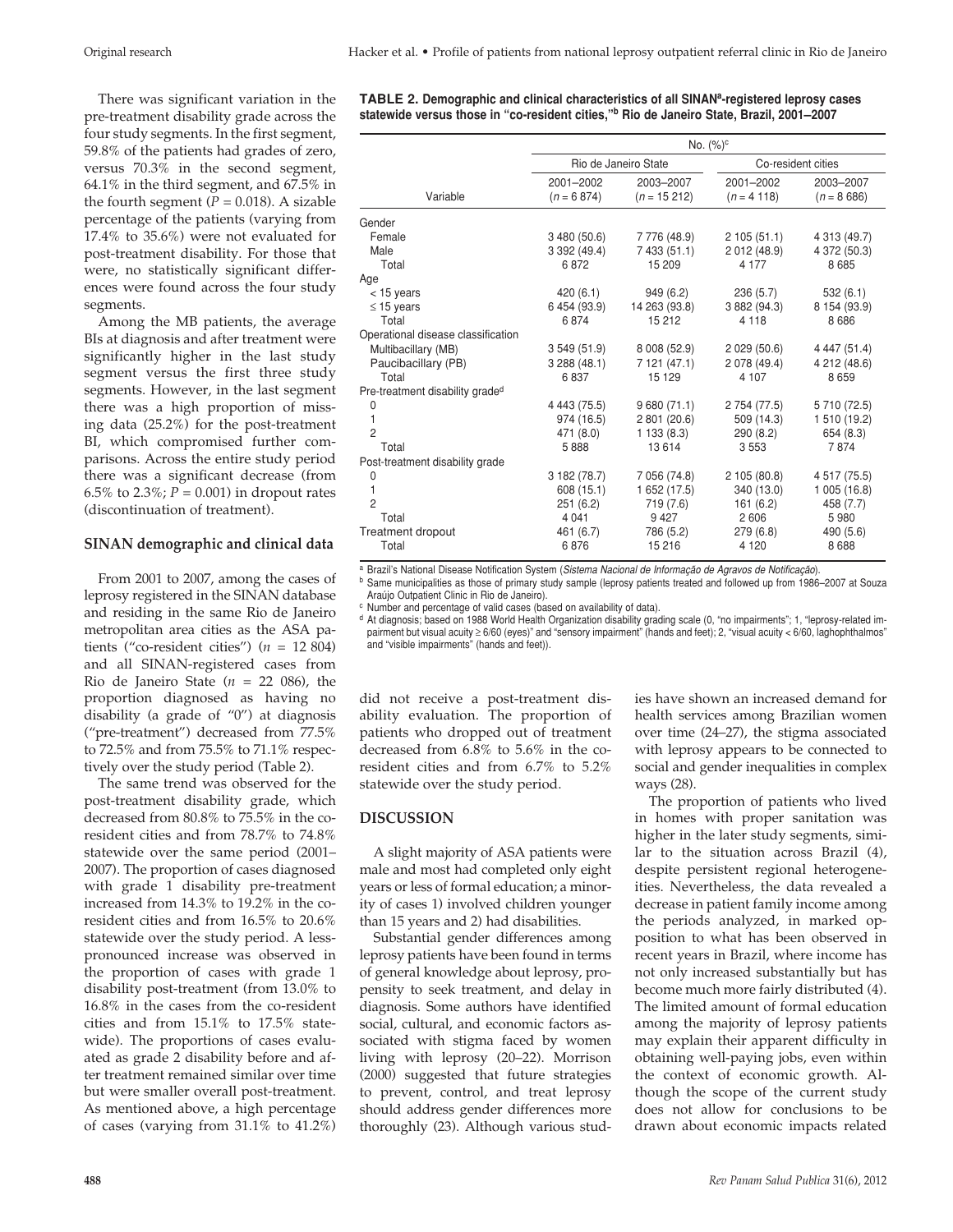to leprosy, the decrease in family income among individuals affected by leprosy observed in the current study was most likely a result of reduction of risk among medium- to low-income families.

Unfortunately, diseases such as hepatitis B that may be prevented by vaccines (available to any Brazilian citizen at no cost) and neglected diseases such as leprosy still cluster in the most disenfranchised populations in Brazil. These groups appear to have received little or no benefit from Brazil's economic growth and social progress (29–32).

Based on the current study results, the same can be said with regard to ASA leprosy patients, who did not appear to have benefited from Brazil's economic growth or improved income distribution, which has included comprehensive cash transfers to impoverished populations. This disquieting finding appears to be related to these patients' position in the most disenfranchised strata. Despite recent progress, Brazil remains plagued by social, economic, gender, and other forms of prejudice and marginalization (27, 28).

Although the capital city of Rio de Janeiro is the second most affluent municipality in the country (8), Rio de Janeiro State continues to have a high endemic level of leprosy. As shown elsewhere (30–32), leprosy is directly related to social inequalities and shortcomings in the health care system. This is the case even in a state like Rio de Janeiro, which is equipped with an extensive network of public (and private) health care centers.

A number of governmental initiatives in Brazil have been implemented in recent years to increase the employment rate (while at the same time fostering a more competitive labor market, which has benefited people with higher levels of education) and provide higher incomes (e.g., increasing the minimum salary, even with deflating monetary values) as well as cash transfers (through social programs). These improvements have translated into improved public health outcomes for most, but not all, population strata (27).

Reducing the prevalence of leprosy requires improvements in various areas at both the individual and family level (e.g., better education and more accurate self-perceptions of health and disease) and in contextual determinants such as scope of preventive measures, quality of diagnoses, and accessibility of effective health care programs.

A larger proportion of patients under 15 years of age were observed among ASA patients versus SINAN-registered cases from the co-resident cities in Rio de Janeiro State for the period 2003–2007. Since June 1987, the ASA has conducted routine examinations of leprosy patient contacts and provided health care information to the patients and their families. Both strategies may have facilitated earlier detection of the disease over time. The diagnosis of leprosy in children less than 15 years old is an indicator of high endemicity and early exposure to the disease and is thus an important element for assessing the magnitude of the disease within a specific locality and time period (12).

The reduction in MB cases observed among the ASA patient sample from the current study may be a consequence of improved diagnosis (including the specialized techniques for identifying PNL). Disease prevention efforts and examination of patient contacts have revealed that the PB form of the disease generally predominates, possibly as a result of early detection. Conversely, it can be assumed that prevalence of the MB form of the disease indicates delays in diagnosis. Prevalence of the PB form has been considered an indicator of an "active endemic process" (i.e., one that remains endemic, with relatively high prevalence rates and a relevant number of new cases over time, preferentially affecting individuals who are more resistant to infection). The vast majority of cases diagnosed in areas of low prevalence are the MB form.

Susceptibility to infection is a natural characteristic of the host. The current study could not assess biological factors that may have been associated with different outcomes because of the lack of comprehensive genetic data for the majority of the patients being followed up at the ASA.

The operational classifications used in the routine treatment of ASA patients are based on the BI, and all cases with positive skin smears are classified as MB. This approach is different from other health care centers in Brazil where BIs are not considered and the disease classification is based on the number of detected skin lesions.

Over time, the percentage of ASA cases presenting as the PNL clinical form increased. This may be due to the high number of referrals of patients

with challenging nerve disorders of leprosy and/or the optimal performance of ASA's neurological services, which are not available elsewhere in the state. Although the BL form of the disease dropped significantly in MB cases among the ASA patients, the LL form increased during the last study segment, which may have contributed to the increase in post-treatment BI cases.

The disability grade has been used as an indicator for timeliness of diagnosis, based on the assumption that the presentation of grades 1 and 2 constitutes evidence of a late diagnosis. Among cases reported nationwide in Brazil, a reduction in the percentage of deformities was detected during the 1987–1997 period (33). This trend was not observed among the ASA patients in the current study.

In the current study, for the 2003–2007 study segment, a higher proportion of cases with disabilities was found among the ASA patients versus the SINAN-registered cases, indicating that 1) the ASA patients had a more severe level of disease than leprosy patients followed up at primary health care facilities in the coresident cities and/or 2) the severity of the cases treated at those primary health care facilities was underestimated. A recent study conducted at a referral center in Brazil's Northeast region showed a significant portion of patients with some disability, which may also reflect the level of disease severity found among patients who have been referred to or have sought out specialized care (14).

Non-compliance with treatment can lead to the development of resistant bacilli. In the current study, the proportion of patients who dropped out of treatment was low, and decreases in treatment dropout rates among ASA patients and SINAN-registered cases were observed over the study period. For the period 2003–2007, the proportion of noncompliance was lower among the ASA patients versus the SINAN cases.

Although no significant differences in treatment outcomes have been found between patients on the 24-month regimen and those on the revised [12-month] regimen (34), the current study showed that post-treatment BIs were higher in the later study segments corresponding to the use of the revised regimen. This may be at least partially attributable to the slow process of bacterial clearance, which continues beyond the completion of the revised regimen (35). Despite the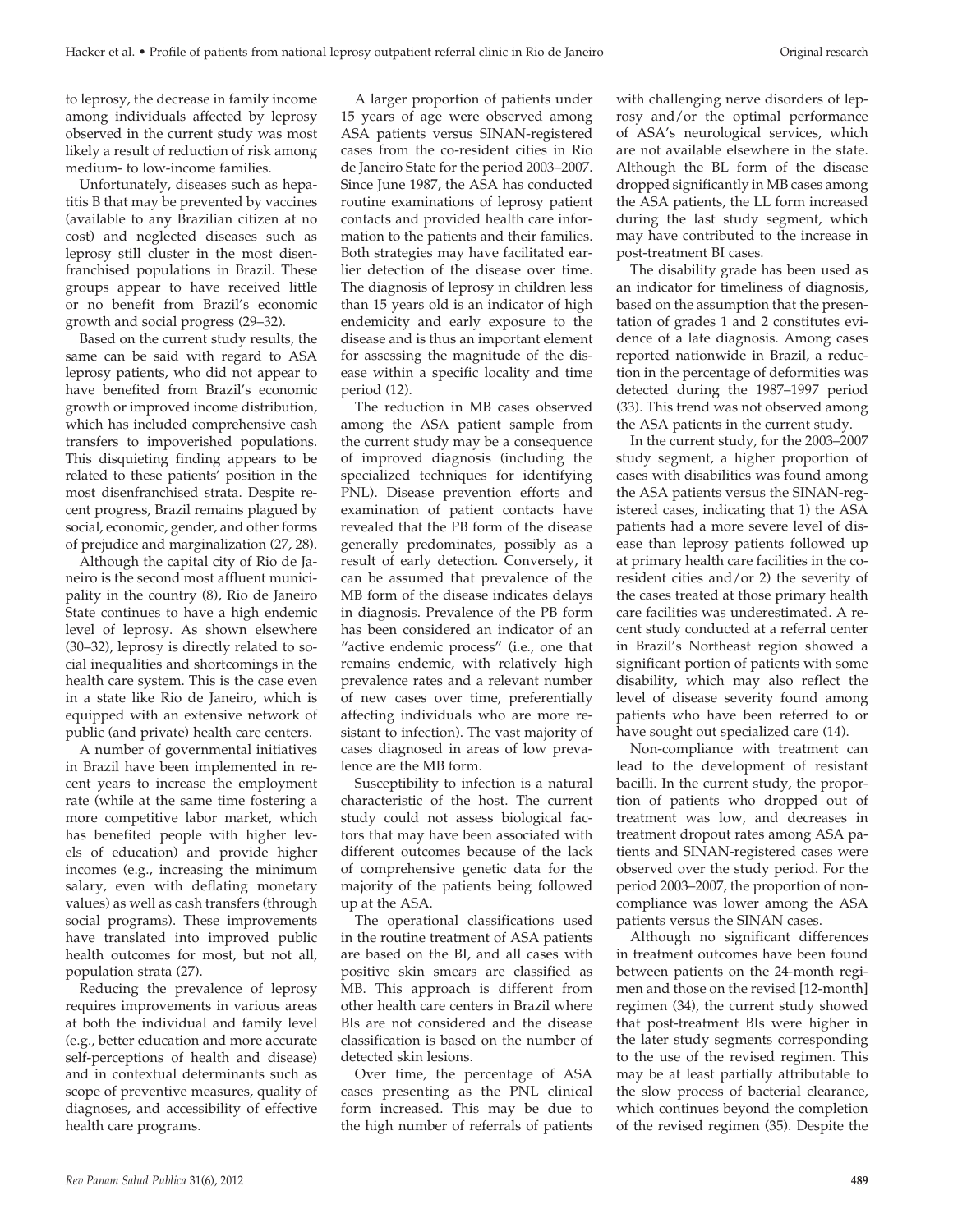high BIs recorded after the shorter, more concentrated treatment period, patients are considered cured once they complete the revised regimen (10).

A study to assess leprosy elimination strategies undertaken in Duque de Caxias, a city in metropolitan Rio de Janeiro, showed that strategies such as the decentralization of patient care and targeted campaigns proposed by Brazil's Ministry of Health and WHO (12, 13) were associated with an increase in early detection and a reduction in the prevalence rate (36).

The reduction in the number of patients being followed up at the ASA in recent years appears to be related to reductions in both spontaneous demand and referrals, resulting in turn from increased access to primary health care and/or a decreasing prevalence of leprosy. Since 1989, all Brazilians have been entitled to free health care, through a national health system that has recently undergone decentralization of management (promoting greater adequacy of health services in terms of the regional needs of the population), and increased access to primary health care, through Brazil's Family Health Strategy, established in 1993 (27).

Successive changes to Brazil's leprosy program in the areas of epidemiological surveillance; management structure; integration of care; and communication, education, and research were implemented according to the recommendations of WHO and Brazil's Ministry of Health (9–13). These modifications led to an increase in earlier diagnoses and thus contributed to the decreased proportion of MB leprosy cases revealed in the results of this study.

Despite its adoption of the WHO guidelines for eliminating leprosy, Brazil continues to face major challenges in the prevention and diagnosis of the disease. Martelli et al. (37) have argued that despite the decline in prevalence following the introduction of MDT, the incidence of leprosy in Brazil remains unacceptably high.

The current study has many limitations. First, data on leprosy cases registered in the state of Rio de Janeiro are only available for the year 2001 and beyond, precluding any comparisons of study segments other than the period 2001–2007. Second, data for the posttreatment disability evaluation were available only for a fraction of the ASA patients and SINAN-registered cases, compromising the conclusions about this key variable. In addition, other variables, such as "education level," "presence of sanitation," "masonry housing," and "family income," could not be analyzed for the first two study segments because the corresponding data were not systematically collected. Third, because of referrals, the ASA sees cases that are more complex than those registered with SINAN. As a result, the ASA patients are not representative of SINAN-

registered patients. Therefore, like the results of any clinically based sample that is not representative of the reference population, the current study results do not allow for reliable determination of whether the observed changes are epidemiological or represent changes in the demand of patients and/or diagnostic capacity/accuracy.

However, because referral centers such as ASA tend to have the capacity for optimal diagnosis and in-depth assessment, their findings may help identify new trends in an epidemic and thus foster the development of new strategies and tools to prevent and control the spread of the disease. Future research on relapse rates and pre- and post-MDT disability grades is recommended, with a focus on disability—the main concern of patients and the biggest threat to public health.

The current study results confirmed that leprosy has yet to be eradicated in modern-day Brazil, even in the secondmost industrialized state in the country. The disease remains concentrated (and may become more clustered) in the underserved strata of Brazilian society despite the social and economic improvements that have occurred within the country as a whole. Although improved referral and diagnostic procedures seem to have contributed to earlier detection of the disease, there is still much to be done to effectively control leprosy in Brazil.

### **REFERENCES**

- 1. Gallo ME, Sampaio E, Nery JA, Moraes MO, Antunes SL, Pessolani MC, et al. Hanseníase: aspectos epidemiológicos, clínicos e imunológicos. In: Coura JR, editor. Dinâmica das doenças infecciosas e parasitárias. Rio de Janeiro: Editora Guanabara Koogan; 2005. Pp. 1383–94.
- 2. World Health Organization. Global leprosy situation. Wkly Epidemiol Rec. 2009;84(33): 333–40. Available from: http://www.who.int/ wer/2009/wer8433/en/index.html
- 3. Ministério da Saúde, Gabinete do Ministro [BR]. Portaria n° 2.048, de 3 de Setembro de 2009. Brasília: MS; 2009. Available from: http://portal.saude.gov.br/portal/arquivos/ pdf/regulamento\_sus\_240909.pdf
- 4. Instituto Brasileiro de Geografia e Estatística [BR]. Comentários. Pesquisa Nacional por Amostra de Domicílios [Internet]. Rio de Janeiro: IBGE; 2007. Available from: http://www.ibge.gov.br/home/estatistica/ populacao/trabalhoerendimento/pnad2006/ comenta rios2006.pdf Accessed 7 July 2009.
- 5. Bastos FI, Nunn A, Hacker MA, Malta M, Szwarcwald CL. AIDS in Brazil: the challenge and the response. In: Celentano DD, Beyrer C, editors. Public health aspects of HIV/AIDS in developing countries: epidemiology, prevention and care. New York: Springer International; 2008. Pp. 629–54.
- 6. Magalhaes MC, Rojas, LI. Diferenciação territorial da hanseníase no Brasil. Epidemiol Serv Saude. 2007;16:75–84.
- 7. Ministério da Saúde [BR]. Hanseníase no Brasil—dados e indicadores selecionados. Brasília: MS; 2009. Available from: http:// portal.saude.gov.br/portal/arquivos/pdf/ caderno\_de\_indicadores\_hanse\_brasil\_01\_ a08\_atual.pdf
- 8. Instituto Brasileiro de Geografia e Estatística [BR]. Produto Interno Bruto dos Municipios 2003–2007 [Internet]. Rio de Janeiro: IBGE; 2008. Available from: http://www.ibge.gov. br/home/estatistica/economia/pibmunici pios/2003\_2007/default.shtm Accessed 26 May 2010.
- 9. World Health Organization. Chemotherapy of leprosy for control programmes: report of a WHO study. WHO Technical Report Series No. 675. Geneva: WHO; 1982.
- 10. World Health Organization. Shortening duration of treatment of multibacillary leprosy. Wkly Epidemiol Rec. 1997;72(18):125–8. Geneva: WHO; 1997.
- 11. World Health Organization. WHO Expert Committee on Leprosy. Sixth report. WHO Technical Report Series No. 768. Geneva: WHO; 1988.
- 12. Ministério da Saúde [BR]. Plano Nacional de Eliminação da Hanseníase em nível municipal. 2006–2010. Brasília: MS; 2006. Available from: http://www.hanseniase.fespmg.edu.br/ images/stories/artigo/hanseniaseplano.swf
- 13. World Health Organization. WHO Global Strategy Report 2006–2010. Geneva: WHO; 2006. Available from: http://www.who.int/lep/ strategy/report2006–2010/en/index.html
- 14. Gomes CC, Pontes MA, Gonçalves HS, Penna GO. Perfil clínico-epidemiológico dos pacien-